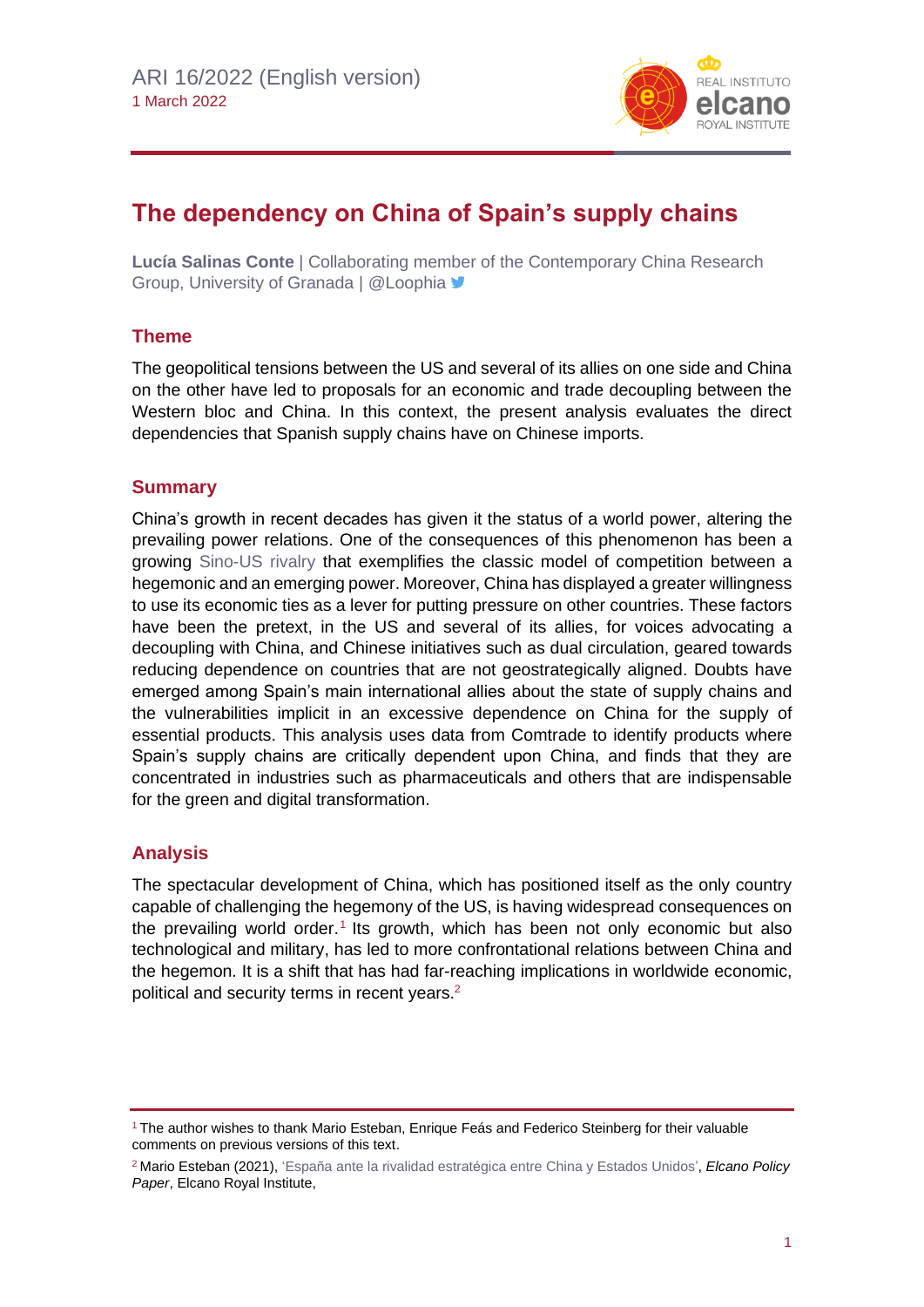**Figure 1. Container ship at sea**



Source: Pixabay (public domain).

China's recourse to illicit tactics to consolidate its economic development is one of the causes of the confrontation, because these practices weaken the competitiveness of companies and its trading partners and distort markets. <sup>3</sup> Another concern is the growing leveraging of its international economic ties as part of a coercive diplomatic strategy, exacerbated by a rift on issues of governance and values that divides China from the traditional powers. <sup>4</sup> The first warning of China's willingness to use its export capabilities to exert pressure on other countries came with its cutting of rare earth exports to Japan in 2010 as a result of heightened tensions over the Senkaku/Diaoyu islands. 5

As for the US, a bipartisan consensus of Republicans and Democrats has existed since [the Trump presidency](https://www.realinstitutoelcano.org/en/trump-against-the-future-of-china/) pinpointing China as the main threat to its hegemony. In this context, there has been a growing instrumentalisation of economic interdependence for political and strategic ends that has led to a much greater emphasis on security in international relations. One of the effects has been an increase in calls for decoupling and this, set against the backdrop of [the pandemic,](https://especiales.realinstitutoelcano.org/coronavirus/?lang=en) has exposed the vulnerability of supply chains where there is an excessive dependency on limited suppliers of essential goods. It is a debate that has also spread to the EU, which, in the new geopolitical

<sup>3</sup> Julie Smith, Andrea Kendall-Taylor, Carisa Nietsche & Ellison Laskowski (2020), ['Charting a transatlantic](https://www.gmfus.org/sites/default/files/CNAS-Report-Transatlantic-August-2020-final.pdf)  [course to address China',](https://www.gmfus.org/sites/default/files/CNAS-Report-Transatlantic-August-2020-final.pdf) Center for a New American Security,

<sup>4</sup> Hans Binnendijk & Sarah Kirchberger (2021), 'The China plan: a [transatlantic blueprint for strategic](https://www.atlanticcouncil.org/wp-content/uploads/2021/03/The-China-Plan-A-Transatlantic-Blueprint.pdf)  [competition',](https://www.atlanticcouncil.org/wp-content/uploads/2021/03/The-China-Plan-A-Transatlantic-Blueprint.pdf) Atlantic Council.

<sup>5</sup> Shunsuke Tabeta (2021), ['China tightens rare-earth regulations, policing entire supply chain',](https://asia.nikkei.com/Business/Markets/Commodities/China-tightens-rare-earth-regulations-policing-entire-supply-chain) *Nikkei Asia*.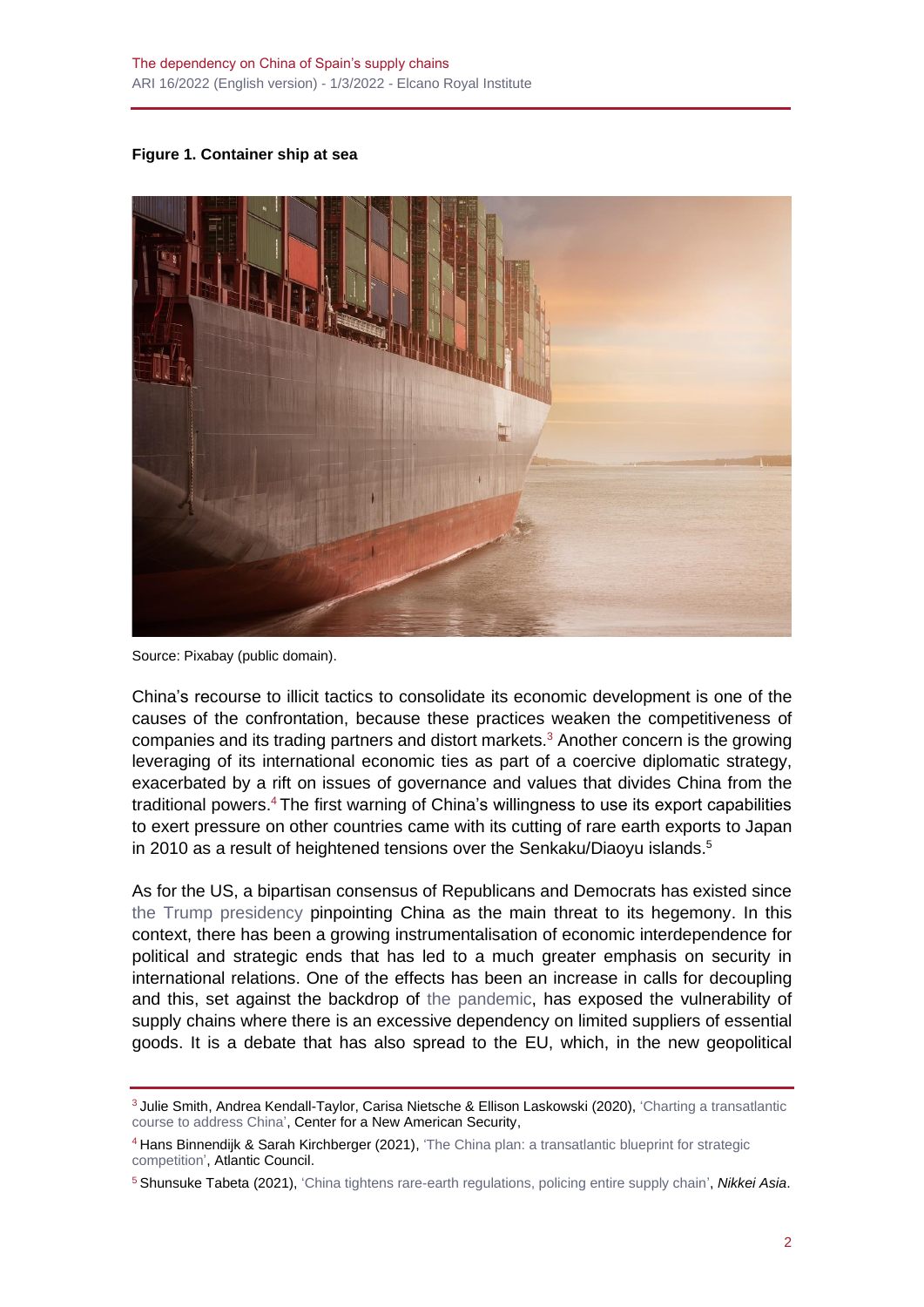context, and amid the pressure exerted by the US and China, is trying to build its strategic autonomy and safeguard the resilience of its supply chains. The latter issue takes on particular urgency in relation to a supplier as significant and as beset by reliability doubts as China.

## The Spanish context

Spain's position amid the rivalry between the two superpowers has made it necessary to reflect on how the ramifications might affect the country; although Spanish exports have not been hit in any major way by the heightened tensions, as far as imports are concerned there are indeed points of vulnerability.

The ability to generate added value in Spanish supply chains has diminished in recent years. This can be attributed to the fact that, despite Spanish manufacturers having more backward linkages, the imported content of their output has increased.<sup>6</sup> This growth has been reflected in the rise of annual imports from China as a proportion of Spain's total imports, which rose from 3.3% in 2002 to 10.7% in 2020.<sup>7</sup> Dependence on China in trade is attended by risks in the event of a shortage of certain products and, in turn, by potential damage to the prospects for Spanish output.

### Risks and vulnerabilities

Supply chains have built-in risks and vulnerabilities, the result of their individual characteristics and the order in which they have been configured and linked to the preference for reducing costs. As time has gone by, supply chains have emerged that exhibit fragility owing to factors such as the concentration of production in a small number of specialised centres, the reduction of inventories and the lack of transparency stemming from the inherent complexity of trading networks, to which must be added the lack of transparency in many processes within China itself.<sup>8</sup> These factors are not new but take on increased importance at times of instability.

In addition, these networks are subject to external factors such as the volatility of markets and changes in the international context. Developments like the rivalry between the US and China and the COVID-19 crisis have accelerated the tendency to instrumentalise interdependence and to refer to national security interests in the context of international economic relations.

<sup>6</sup> Francisco Pérez García (2020), 'La competitividad española en las cadenas de valor globales', BBVA Foundation<sup>,</sup> Bilbao.

<sup>7</sup> Mario Esteban (2021), *op. cit*.

<sup>&</sup>lt;sup>8</sup> Clinton Free & Angela Hecimovic (2021), ['Global supply chains after COVID-19: the end of the road for](https://www.emerald.com/insight/content/doi/10.1108/AAAJ-06-2020-4634/full/html) [neoliberal globalisation?',](https://www.emerald.com/insight/content/doi/10.1108/AAAJ-06-2020-4634/full/html) *Accounting, Auditing & Accountability Journal*, vol. 34, nr 1,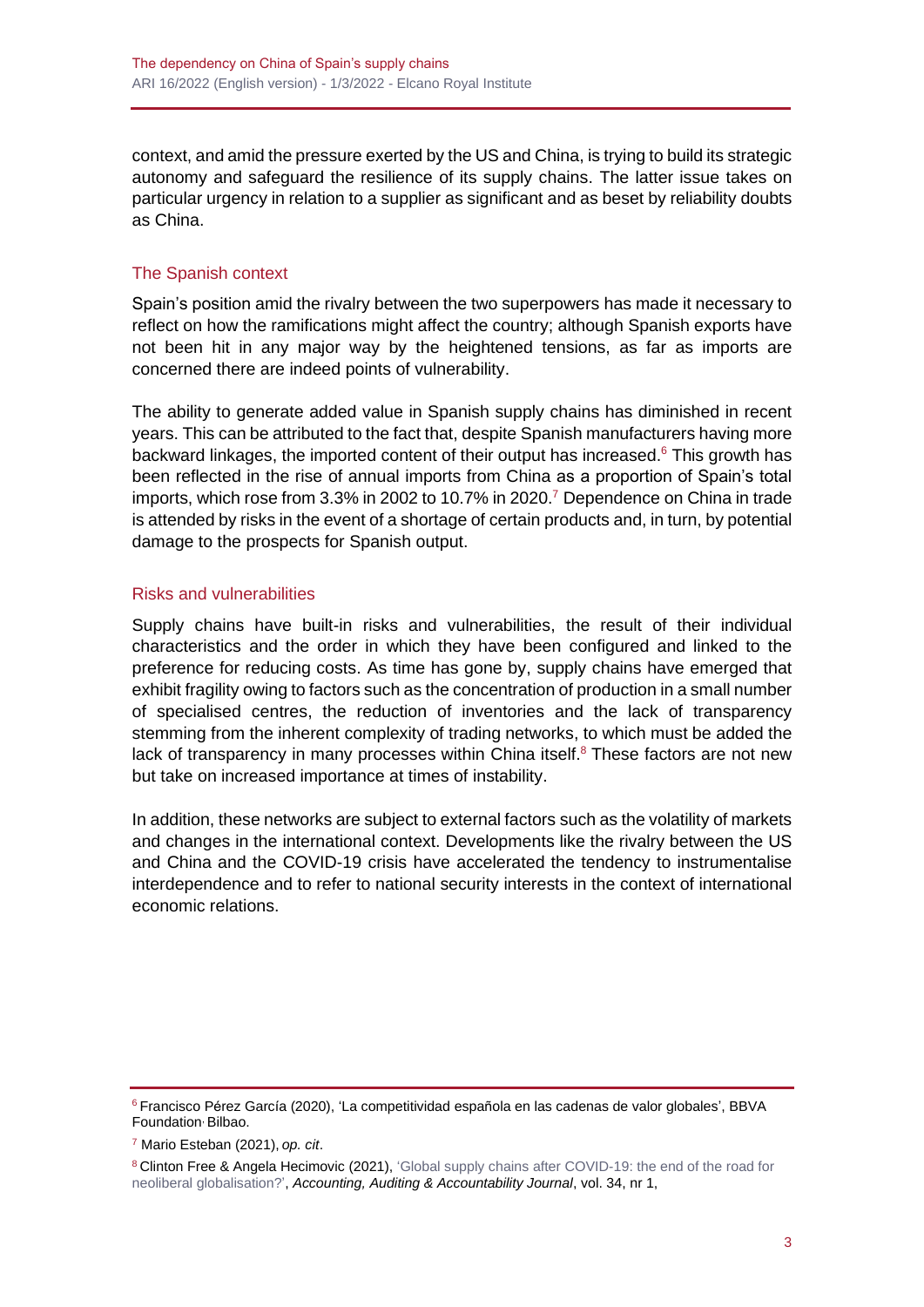## **Methodology**

In order to gauge the state of dependency on China in Spanish supply chains, a quantitative analysis has been conducted based on 2019 data taken from the Comtrade database. The methodology is inspired by research from the Henry Jackson Society, which deems that strategic dependency on China in a product exists if three criteria are fulfilled: (1) the country is a net importer of the product; (2) more than 50% of the product is imported from China; and (3) China controls more than 50% of the global market in the product.<sup>9</sup> In this way it is possible to identify the product categories where Spain has a strategic dependency on China, signifying in turn that China can have a major impact on the availability of such goods [in Spain.](https://www.realinstitutoelcano.org/en/analyses/spain-china-relations-and-covid-19-the-bright-and-dark-sides-of-a-necessary-partnership-for-spain/) Having identified the product categories subject to strategic dependence, a qualitative analysis was conducted to determine goods classified as critical, those where limited access has the potential to jeopardise or render a country's economy vulnerable. Here it must be underlined that the strategic dependence stems not only from the existing concentration of trade, but also from the possibility or otherwise of diversifying. Depending on raw materials that emanate only from China is not the same as depending on products made in China simply because this country has specialised in their cheap and efficient production.

An alternative methodology for gauging dependencies in supply chains would be to conduct the analysis at the level of companies. The research would thus give prominence to the exposure of SMEs, which account for an enormous part of Spain's productive fabric, and show the degree of supply chain dependency on specific suppliers. The problem with this approach, however, resides in a shortage of data needed to carry the research out.<sup>10</sup>

### **Results**

The results bear similarities to those of other studies conducted in Europe,<sup>11</sup> which reveal critical strategic dependence in industries with high energy inputs, such as raw and processed materials, in chemical products needed for the pharmaceutical industry, as well as sectors that support the green and digital transformation.

Figure 2 shows the product categories deemed as strategic that fulfil the three conditions mentioned above.

but it was later raised to 50% to obtain more conclusive results.

<sup>11</sup> European Commission (2021), 'Strategic dependencies and capacities',

[https://merics.org/en/report/mapping-and-recalibrating-europes-economic-interdependence-china.](https://merics.org/en/report/mapping-and-recalibrating-europes-economic-interdependence-china)

<sup>&</sup>lt;sup>9</sup> James Rogers, Andrew Foxall, Matthew Henderson & Sam Armstrong (2020), 'Breaking the China supply chain: how the "Five Eyes" can decouple from strategic dependency', [https://henryjacksonsociety.org/publications/breaking-the-china-supply-chain-how-the-five-eyes-can](https://henryjacksonsociety.org/publications/breaking-the-china-supply-chain-how-the-five-eyes-can-decouple-from-strategic-dependency/)[decouple-from-strategic-dependency/.](https://henryjacksonsociety.org/publications/breaking-the-china-supply-chain-how-the-five-eyes-can-decouple-from-strategic-dependency/) The original set the threshold for control of the global market at 30%,

<sup>&</sup>lt;sup>10</sup> Lucian Cernat & Óscar Guinea (2020)[, 'On ants, dinosaurs, and how to survive a trade apocalypse',](https://ecipe.org/blog/how-survive-trade-apocalypse/) *Ecipe*.

[https://ec.europa.eu/info/sites/default/files/swd-strategic-dependencies-capacities\\_en.pdf;](https://ec.europa.eu/info/sites/default/files/swd-strategic-dependencies-capacities_en.pdf) European Commission (2020), 'Critical materials for strategic technologies and sectors in the EU – A foresight study', [https://ec.europa.eu/docsroom/documents/42881;](https://ec.europa.eu/docsroom/documents/42881) and Max J. Zenglein (2020), 'Mapping and recalibrating Europe's economic interdependence with China', *Merics China Monitor*, Berlin,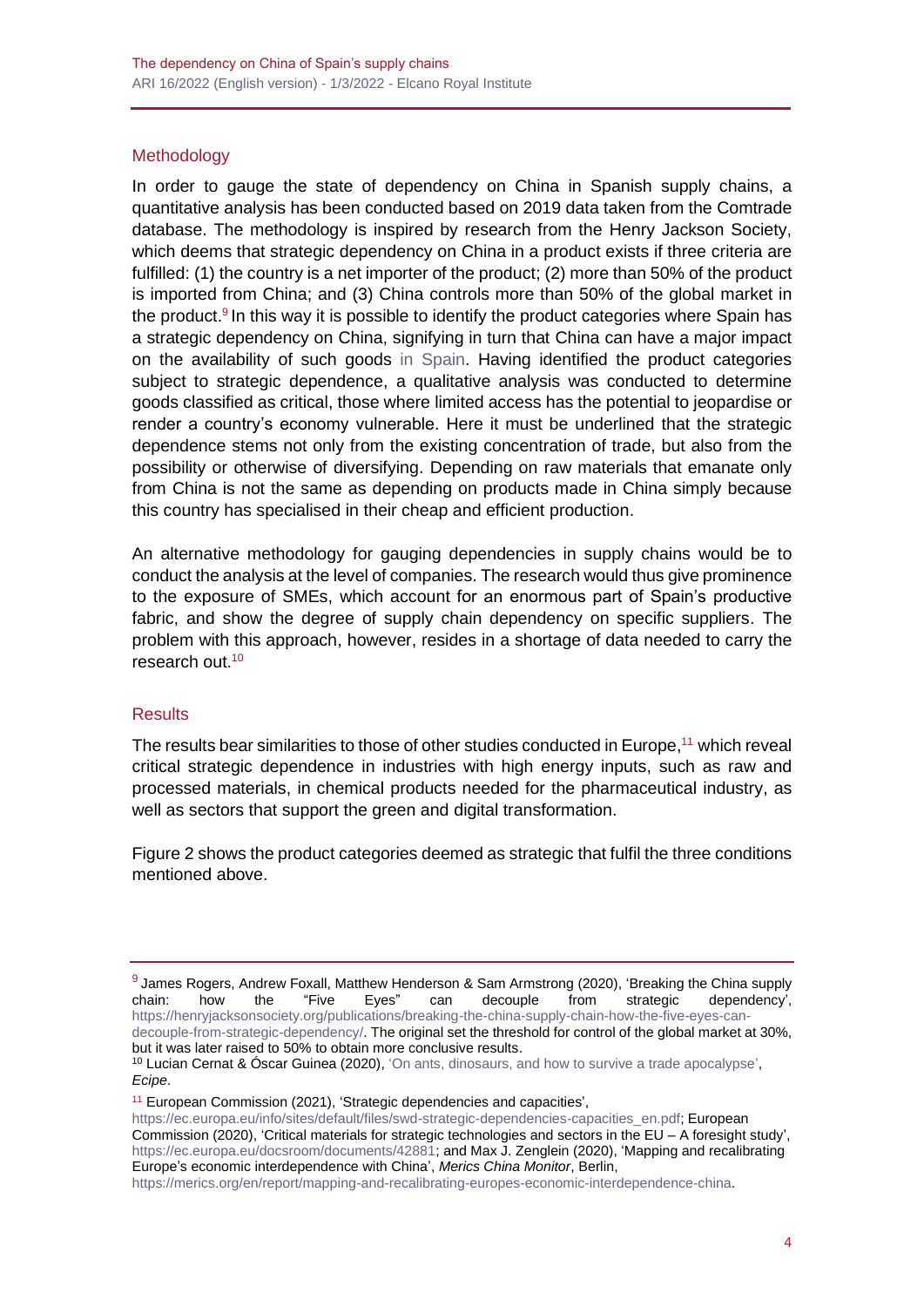| Figure 2. Products where Spain has a critical strategic dependency on China |  |  |  |
|-----------------------------------------------------------------------------|--|--|--|
|                                                                             |  |  |  |

| Product                                                                                                    | Use                         | Spain imports<br>from China (%) | China's share of the<br>global market (%) |
|------------------------------------------------------------------------------------------------------------|-----------------------------|---------------------------------|-------------------------------------------|
| Cloramphenicols and their by-products;<br>salts of these products                                          | Antibiotics                 | 91.04                           | 86.63                                     |
| Light-emitting diode (LED) bulbs and<br>tubes                                                              | Electronics                 | 87.47                           | 80.93                                     |
| Manganese and its products, including<br>scrap and waste                                                   | Metal                       | 90.06                           | 72.22                                     |
| Rare earth metals, scandium/yttrium                                                                        | Electronics                 | 97.27                           | 63.05                                     |
| Streptomycin and its derivatives, salts of<br>these products                                               | Antibiotics                 | 83.64                           | 74.41                                     |
| Radio receivers capable of operating<br>without an external energy source, with<br>a sound recorder/player | Electronics                 | 85.47                           | 64.15                                     |
| Unrefined magnesium, with a<br>magnesium content less than 99.8% by<br>weight                              | Metal                       | 80.57                           | 65.50                                     |
| Radio receivers, combined with sound<br>recording or playing device                                        | Electronics                 | 66.70                           | 76.67                                     |
| Vitamin B12                                                                                                | Pharmaceutical<br>component | 85.46                           | 56.22                                     |
| Unrefined magnesium (with a<br>magnesium content greater than or<br>equal to 99.8% by weight)              | Metals                      | 62.50                           | 78.99                                     |
| Cortisone, hydrocortisone,<br>"dihydrocortisone" prednisone and<br>"dihydrocortisone" prednisolone         | Pharmaceutical<br>component | 81.93                           | 59.47                                     |
| Tetracyclines and their by-products;<br>salts of these products                                            | Antibiotics                 | 84.62                           | 53.50                                     |
| Vitamin C and its by-products used<br>mainly as vitamins                                                   | Pharmaceutical<br>component | 68.42                           | 64.42                                     |
| Vitamin B6 and its by-products, used<br>mainly as vitamins                                                 | Pharmaceutical<br>component | 62.55                           | 69.93                                     |
| Alkaline or alkaline earth metals, calcium                                                                 | Chemical<br>product         | 70.70                           | 59.92                                     |
| Aminonaphthalenesulphonic acids and<br>their salts                                                         | Pharmaceutical<br>component | 66.12                           | 61.24                                     |
| Radio receivers with clocks                                                                                | Electronics                 | 61.24                           | 65.20                                     |
| Heterocyclic compounds with a<br>heteroatom of oxygen, uncondensed                                         | Pharmaceutical<br>component | 68.21                           | 54.69                                     |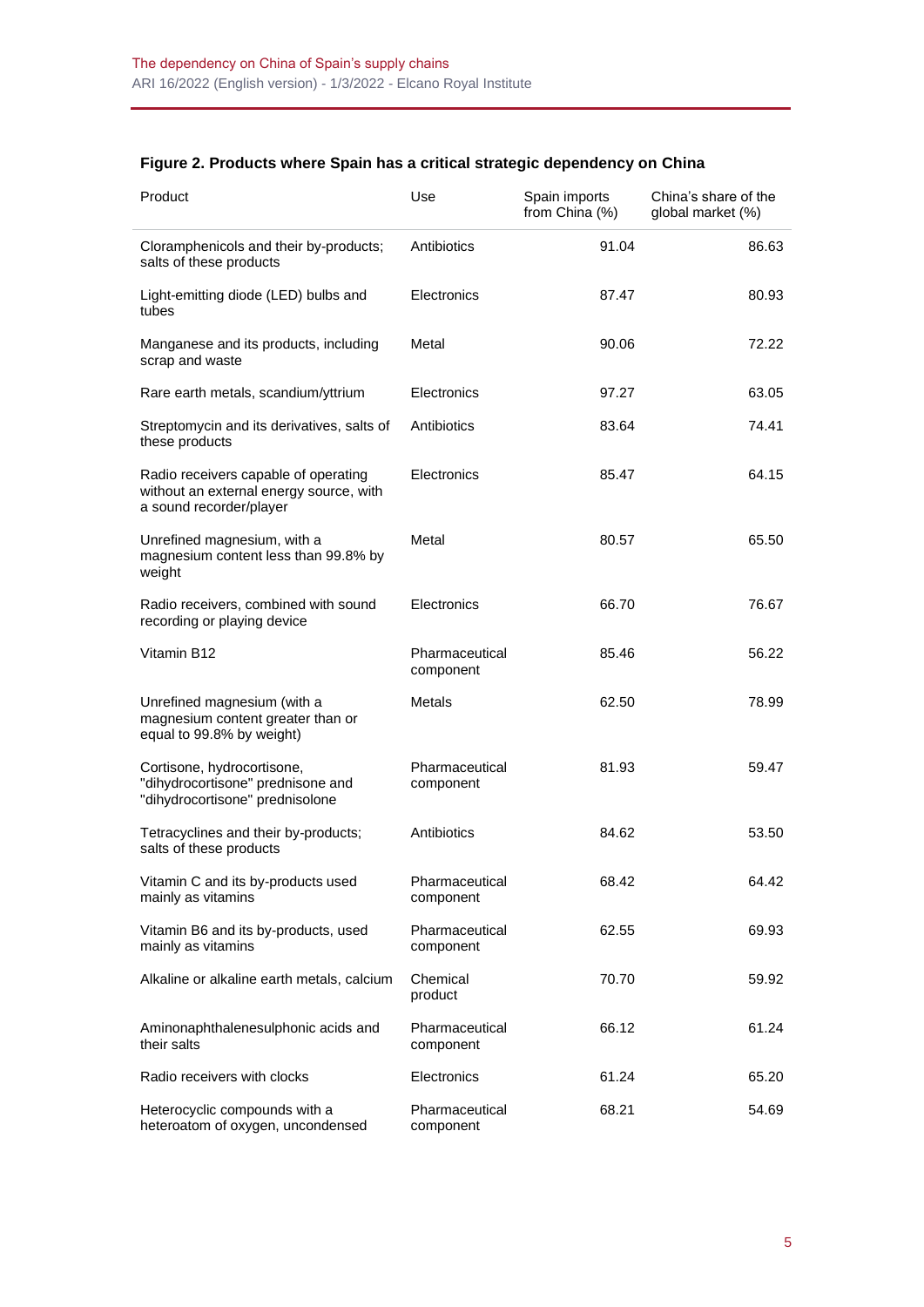| Natural and synthetically-produced<br>glycosides; their salts, ethers, esters and<br>other by-products (exc. rutoside 'rutin'<br>and their by-products) | Pharmaceutical<br>component | 59.16 | 56.49 |
|---------------------------------------------------------------------------------------------------------------------------------------------------------|-----------------------------|-------|-------|
| Vitamin B1 and its by-products used<br>mainly as vitamins                                                                                               | Pharmaceutical<br>component | 59.38 | 56.14 |
| Permanent magnets and metal items<br>designed to be permanently magnetised                                                                              | <b>Electronics</b>          | 53.32 | 55.40 |
| Heterocyclic components with<br>heteroatoms with triazines                                                                                              | Pharmaceutical<br>component | 55.38 | 51.78 |

Source: the author, Comtrade.

#### Dependency in pharmaceutical components

The chains responsible for producing medicines show the greatest degree of integration in world trade, with the involvement of numerous countries in the manufacture and distribution of each product.<sup>12</sup> Owing to the priority placed on reducing costs, 66% of the production of active ingredients takes place in the Asia-Pacific region, especially China and India, although the latter also depends on China for the production of its generic drugs. <sup>13</sup> Given this concentration of pharmacological production, Spain's considerable dependence on China for the supply of certain active ingredients and other substances used in medicines, as shown in Figure 2, is hardly surprising. These include three classes of antibiotic: chloramphenicol, streptomycin and tetracycline. In addition to the dependency on antibiotics, Figure 2 also reveals a dependency on a series of nutrients, namely vitamins B1, B6, B12 and C, as well as hormones, calcium, heterocyclic components and glycosides.

Given the high costs involved in producing these substances in Europe, the high level of energy input required and significant major environmental impact, the bulk of production seems set to continue abroad. Moreover, the fact that output of active ingredients and other pharmacological components takes place in a limited number of countries hinders efforts at diversification. 14

Guaranteed access to high-quality medicines is fundamental for the entire population, and a possible shortage of this type of product could have a disastrous impact on the country's public health and economy. A scarcity of medicines is defined by the Spanish Agency of Medicines and Medical Devices as 'the situation in which the availability of the drug in the pharmacological system is outstripped by needs'. <sup>15</sup> This scenario was already arising prior to the pandemic, and there have been increasingly frequent episodes in recent years, resulting in greater costs for patients, who also feel increasing

<sup>12</sup> European Commission (2021), *op. cit*.

<sup>&</sup>lt;sup>13</sup> The White House (2021), 'Building resilient supply chains, revitalizing American manufacturing, and [fostering broad-based growth'.](https://www.whitehouse.gov/wp-content/uploads/2021/06/100-day-supply-chain-review-report.pdf?utm_source=sfmc%E2%80%8B&utm_medium=email%E2%80%8B&utm_campaign=20210610_Global_Manufacturing_Economic_Update_June_Members)

<sup>14</sup> European Commission (2021), *op. cit*.

<sup>15</sup> Miguel Ángel Hernández Rodríguez & Ramón Orueta Sánchez (2019), ['Desabastecimiento de](https://www.ncbi.nlm.nih.gov/pmc/articles/PMC6930949/)  [medicamentos en España. Un problema de salud',](https://www.ncbi.nlm.nih.gov/pmc/articles/PMC6930949/) *Atención Primaria*, vol. 51, nr 10, p. 599-601,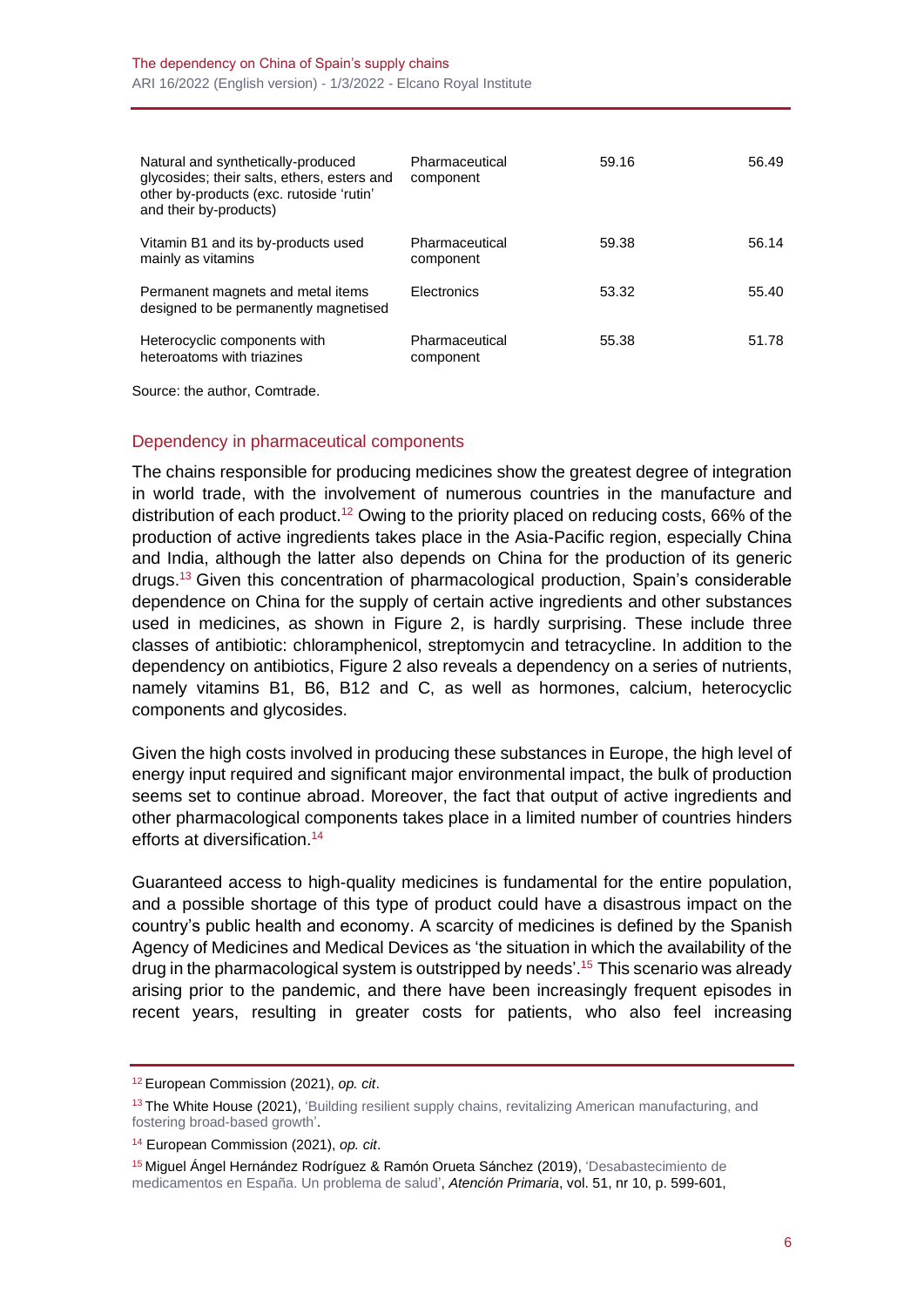dissatisfaction with the service received. In accident and emergency departments, the shortage of medicines can lead to risks to the safety of patients and a rise in mortality. Given the substantial risk that possible disruption to supply chains in this industry pose to public health and its destabilising potential, ensuring the resilience of such chains is a priority for national security.

## Dependency in raw materials

The problem of dependency in raw materials is intimately linked to the goal of implementing the green and digital transformation, which is fundamental for the development of Spain and a priority for the EU. However, dependencies in raw materials that are indispensable for this transformation have been detected.

First, rare earths are used in renewable energy, robotics and drones, and in information and communication technologies used in security and defence. <sup>16</sup> As Figure 2 shows, there is a very high dependency in scandium and yttrium. In the case of the rare earths, China wields an ever-greater control of the supply networks for these elements, given that it has 85% of the worldwide capacity to transform the minerals into material for manufacturers. The alternative of developing extraction plants in other areas would require huge investment and be uncompetitive with Chinese output, meaning that diversification will remain elusive for some time. 17

Secondly, magnesium is deemed to be essential for the digital transformation, given its use in sectors such as innovation in energy, transport, construction and computing. As far as its application to what the EU calls its strategic technologies is concerned, this metal is used in fuel cells, with applications in robotics, drones and digital technologies, including blockchain technologies, quantum computing and data exchange.

Thirdly, mention must be made of lithium batteries and cells, the production of which requires nickel, cobalt, lithium, graphite, fluorite, phosphorous and manganese (the latter forming part of the strategic dependency list in Spain). The EU is warning that the production of processed goods and components related to batteries is predominantly sited in Asia, which accounts for 84% of the production, something that hinders diversification.<sup>18</sup> In Spain, where projects are already underway to build lithium battery factories, the problem could arise once the demand for these raw materials increases.

### Dependency in electronics and other components

The fact that Spain exhibits dependencies in product categories belonging to the digital, electronic and renewable energy sectors must be a cause for concern given the prospects of growing value in these sectors in coming decades.

Light emitting diodes are currently the most efficient technology for producing light and have longer useful lifespans and an astonishing array of applications in lighting,

<sup>16</sup> European Commission (2020), *op. cit*.

<sup>17</sup> Reuters (2019), ['US dependence on China's rare earth: trade war](https://www.reuters.com/article/us-usa-trade-china-rareearth-explainer/u-s-dependence-on-chinas-rare-earth-trade-war-vulnerability-idUSKCN1TS3AQ) vulnerability', *Reuters*.

<sup>18</sup> European Commission (2021), *op. cit*.